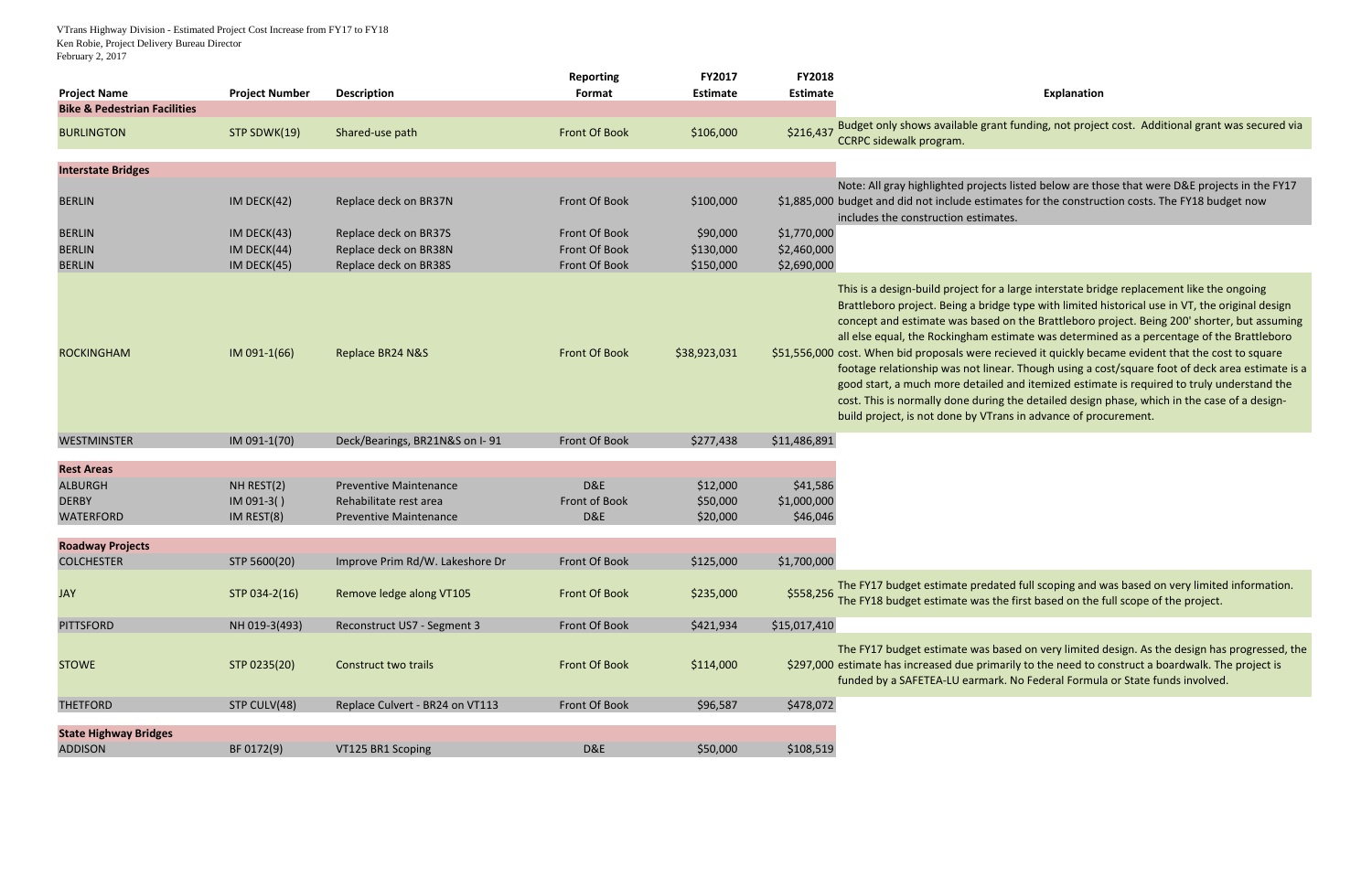VTrans Highway Division - Estimated Project Cost Increase from FY17 to FY18 Ken Robie, Project Delivery Bureau Director February 2, 2017

| \$1,329,216<br>Front Of Book<br>\$604,320<br><b>JOHNSON</b><br>BF 0248(7)<br><b>Replace BR4</b>                     | was found that the subsurface co<br>limited subsurface investigation o                                                                                                                                                                                                                                                                                                                                                                                                                                                                                                                                                            |
|---------------------------------------------------------------------------------------------------------------------|-----------------------------------------------------------------------------------------------------------------------------------------------------------------------------------------------------------------------------------------------------------------------------------------------------------------------------------------------------------------------------------------------------------------------------------------------------------------------------------------------------------------------------------------------------------------------------------------------------------------------------------|
|                                                                                                                     |                                                                                                                                                                                                                                                                                                                                                                                                                                                                                                                                                                                                                                   |
|                                                                                                                     | physical conditions led to a chang                                                                                                                                                                                                                                                                                                                                                                                                                                                                                                                                                                                                |
| <b>LUDLOW</b><br>Front Of Book<br>STP DECK(39)<br>Replace deck on BR99<br>\$60,000<br>\$1,212,701                   |                                                                                                                                                                                                                                                                                                                                                                                                                                                                                                                                                                                                                                   |
| \$26,231<br>\$591,231<br>LYME-THETFORD<br>BF A000(394)<br><b>Connecticut River Bridge</b><br>Front Of Book          |                                                                                                                                                                                                                                                                                                                                                                                                                                                                                                                                                                                                                                   |
| Replace deck on BR19<br>\$110,000<br>\$1,668,660<br>STP DECK(40)<br>Front Of Book<br><b>MONTGOMERY</b>              |                                                                                                                                                                                                                                                                                                                                                                                                                                                                                                                                                                                                                                   |
| BHF 028-1(26)<br>Replace BR8 on US2<br>Front Of Book<br>\$26,755,000<br><b>NORTH HERO-GRAND ISLE</b>                | During development of the FY17<br>bridge was still underway. Being<br>County, significant work was requ<br>construction methodology. For th<br>Manager/General Contractor (CN<br>design and construction expertise<br>learned about both the existing s<br>is currently underway. One signif<br>\$46,545,126 original concept assumed a half-a<br>the old bridge while building the<br>existing bridge in order to mainta<br>one-way alternating traffic canno<br>learned that the existing structur<br>construction. Therefore, we are r<br>while the new bridge is construct<br>current estimate, but there is still<br>likely. |
| <b>SEARSBURG</b><br>\$669,851<br>BF 010-1(50)<br>Line or replace culvert, BR20 on VT9<br>Front Of Book<br>\$231,703 |                                                                                                                                                                                                                                                                                                                                                                                                                                                                                                                                                                                                                                   |
| Rehab or Replace BR7<br>\$76,010<br>\$847,615<br><b>WATERFORD</b><br>BF 0225(4)<br>Front Of Book                    |                                                                                                                                                                                                                                                                                                                                                                                                                                                                                                                                                                                                                                   |
| <b>WATERFORD</b><br>Front Of Book<br>\$60,000<br>BF 0225(5)<br>Replace Bridge No. 2 on VT18<br>\$1,520,968          |                                                                                                                                                                                                                                                                                                                                                                                                                                                                                                                                                                                                                                   |
| \$74,592<br>Replace BR8 on VT17<br>Front Of Book<br>\$5,019,646<br><b>WEYBRIDGE-NEW HAVEN</b><br>BF 032-1(19)       |                                                                                                                                                                                                                                                                                                                                                                                                                                                                                                                                                                                                                                   |
| <b>WOODFORD</b><br>BF 010-1(52)<br>Front Of Book<br>\$82,501<br>\$498,067<br>Line Culvert, BR18 on VT9              |                                                                                                                                                                                                                                                                                                                                                                                                                                                                                                                                                                                                                                   |
| <b>Town Highway Bridges</b>                                                                                         |                                                                                                                                                                                                                                                                                                                                                                                                                                                                                                                                                                                                                                   |
|                                                                                                                     | Budget only shows available discr                                                                                                                                                                                                                                                                                                                                                                                                                                                                                                                                                                                                 |
| PLH ALPP(1)<br>Rehab BR22 on TH22<br><b>Front Of Book</b><br>\$143,279<br><b>BRANDON</b>                            | \$852,500 secured via Federal Lands Access<br>project.                                                                                                                                                                                                                                                                                                                                                                                                                                                                                                                                                                            |
| <b>NEWFANE</b><br>Front Of Book<br>\$112,327<br>\$2,976,915<br>BF 0106(6)<br>Replace BR12 on FAS 0106               |                                                                                                                                                                                                                                                                                                                                                                                                                                                                                                                                                                                                                                   |
| <b>ORLEANS VILLAGE</b><br>BF 0310(7)<br>Scoping for BR10 on VT58<br>Front Of Book<br>\$289,894<br>\$2,468,555       |                                                                                                                                                                                                                                                                                                                                                                                                                                                                                                                                                                                                                                   |
| \$30,000<br>\$907,433<br><b>ORWELL</b><br>STP DECK(41)<br>Replace deck on BR4<br>Front Of Book                      |                                                                                                                                                                                                                                                                                                                                                                                                                                                                                                                                                                                                                                   |
| Rehab BR51 on US4<br>Front Of Book<br>\$159,209<br>\$724,269<br><b>WOODSTOCK VILLAGE</b><br>BF 020-2(43)            |                                                                                                                                                                                                                                                                                                                                                                                                                                                                                                                                                                                                                                   |
| <b>Traffic &amp; Safety</b>                                                                                         |                                                                                                                                                                                                                                                                                                                                                                                                                                                                                                                                                                                                                                   |
| <b>COLCHESTER</b><br>Improve Intersection<br>Front Of Book<br>\$10,000<br>\$360,000<br>STP 5600(21)                 |                                                                                                                                                                                                                                                                                                                                                                                                                                                                                                                                                                                                                                   |
| Install signal, add'l lanes<br>Front Of Book<br>\$119,785<br>\$4,448,257<br><b>COLCHESTER</b><br>STPG 5600(17)      |                                                                                                                                                                                                                                                                                                                                                                                                                                                                                                                                                                                                                                   |
| US7/TH1 Improvements<br><b>MILTON</b><br>STP 5800(3)<br>Front Of Book<br>\$66,120<br>\$4,200,000                    |                                                                                                                                                                                                                                                                                                                                                                                                                                                                                                                                                                                                                                   |
| Improve US2/Main St. intersection<br>\$42,602<br>\$1,038,141<br>PLAINFIELD<br>NH 028-3(41)<br>Front Of Book         |                                                                                                                                                                                                                                                                                                                                                                                                                                                                                                                                                                                                                                   |

ased on the scoping estimate. As the design progressed, it onditions (ledge) were not accurately represented by the done during scoping. This change in the understanding of the ge to the structure type and overall design of the crossing.

budget (Fall 2015) the conceptual design of this one-of-a-kind a drawbridge on the only state route through Grand Isle uired just to determine the appropriate scope and hat reason, we chose to use the Construction MGC) contracting option in order to bring on board both e in this area. Since the original estimate, much has been tructure and the proposed new concept. Preliminary design ficant change since scoping is the construction approach. The at-a-time construction, maintaining one-way traffic on half of new structure. After a summer of making repairs to the ain its function until the new bridge is constructed, we found ot effectively support the volumes through that area. We also e likely will not withstand the impacts of the phased Therefore to install a temporary bridge to maintain traffict ted. All the items listed above have been considered in the I much to learn, so additional changes to the estimate are

retionary funding, not project cost. Additional funding was Program. No Federal Formula or State funds involved in the